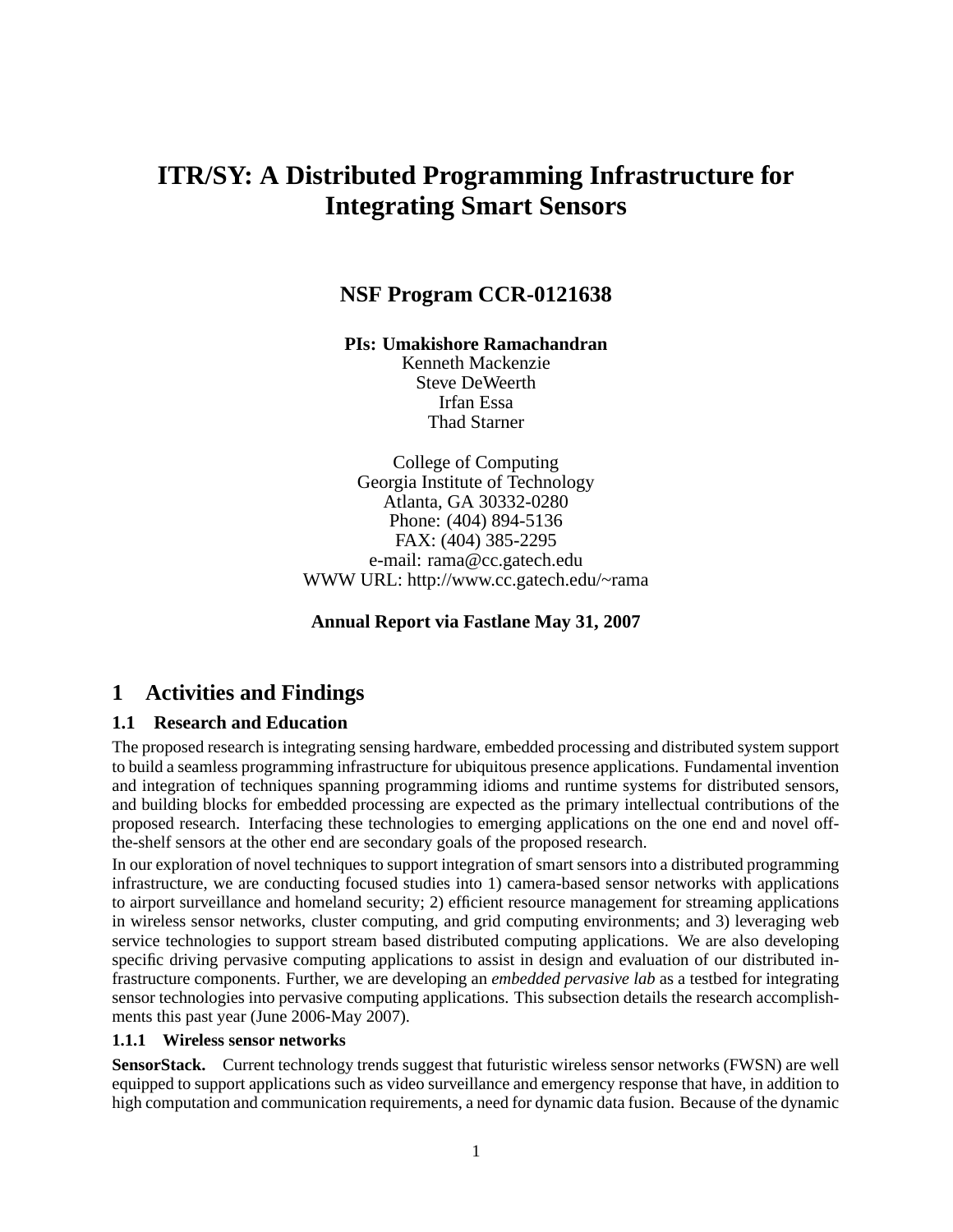and heterogeneous nature of FWSN environment, adaptability is emerging as a basic need in designing network protocols. Adaptability can be broadly supported at two levels: network level and node level. At the network level, different nodes are the entities that adapt their roles in a cooperative manner to improve network level cost metrics. Similarly, at the node level, different protocol modules are the entities that adapt their behavior in a holistic manner to best perform the roles assigned to the node.

The goal of Rajnish's thesis [8] is to provide an adaptable protocol stack architecture for data fusion applications. Towards the goal, the thesis presents the design of SensorStack, that addresses three key issues. First, towards network-level adaptability, how to dynamically adapt the placement of a fusion application task graph on the network? How to support such an adaptation in an application-specific manner? We have designed a distributed role assignment algorithm and implemented in the context of DFuse, a framework for distributed data fusion. Simulation results show that the role assignment algorithm significantly increases the network lifetime over static placement.

Second, towards node-level adaptability, how to facilitate cross-layering on a node to foster agile adaptation of a node's behavior commensurate with the network-level changes? SensorStack provides information exchange service (IES) as a framework for cross-module information exchange. IES can be thought of as a centrally controlled bulletin-board where different modules can post available data, or request information, and get notification when information becomes available. IES preserves the benefits of layering while facilitating adaptability. IES has been implemented in TinyOS and Linux, to show both the feasibility of the design as well as demonstrate the utility of cross-layering to increase application longevity.

Towards tying the network and node level adaptability together, control data published in IES needs to be shared across the network. SensorStack uses a probabilistic broadcast-based dissemination service (IDS) for control data. Simulation experiments show that IDS allows nodes to share IES data more efficiently than using multiple diffusion trees.

Finally, an efficient and reliable dissemination of information over a large area is a critical ability of a sensor network for various reasons such as software updates and transferring large data objects (e.g., surveillance images). Thus, for bulk data broadcast, we design FBcast, an extension of the probabilistic broadcast based on the principles of modern erasure codes. Simulation results on TOSSIM show that FBcast offers higher reliability with lower number of retransmissions than traditional broadcasts.

**Information Exchange Service.** Wireless Sensor Networks are deployed in demanding environments, where application requirements as well as network conditions may change dynamically. Thus the protocol stack in each node of the sensor network has to be able to adapt to these changing conditions. Historically, protocol stacks have been designed with strict layering and strong interface between the layers leading to a robust design. However, cross-layer information sharing could help the protocol modules to make informed decisions and adapt to changing environmental conditions. There have been ad hoc approaches to facilitating cross-layer cooperation for adaptability. However, there has been no concerted effort at providing a uniform framework for cross-layer adaptability that preserves the modularity of a conventional protocol stack. In [9], we present a novel service, information exchange service (IES), as a framework for crossmodule information exchange. IES is a centrally controlled bulletin-board where different modules can post available data, or request for useful information, and get notified when the information becomes available. IES is integrated into the proposed *SensorStack* architecture that preserves the benefits of layering while facilitating adaptability. IES has been implemented in TinyOS and Linux, to show both the feasibility of the design as well as demonstrate the utility of cross-layering to increase application longevity.

**Fountain Broadcast.** Efficient and reliable dissemination of information over a large area is a critical ability of a sensor network for various reasons such as software updates and transferring large data objects (e.g., surveillance images). Thus efficiency of wireless broadcast is an important aspect of sensor network deployment. In [10], we study FBcast, a new broadcast protocol based on the principles of modern erasure codes. We show that our approach provides high reliability, often considered critical for disseminating codes. In addition FBcast offers limited data confidentiality. For a large network, where every node may not be reachable by the source, we extend FBcast with the idea of repeaters to improve reliable coverage. Sim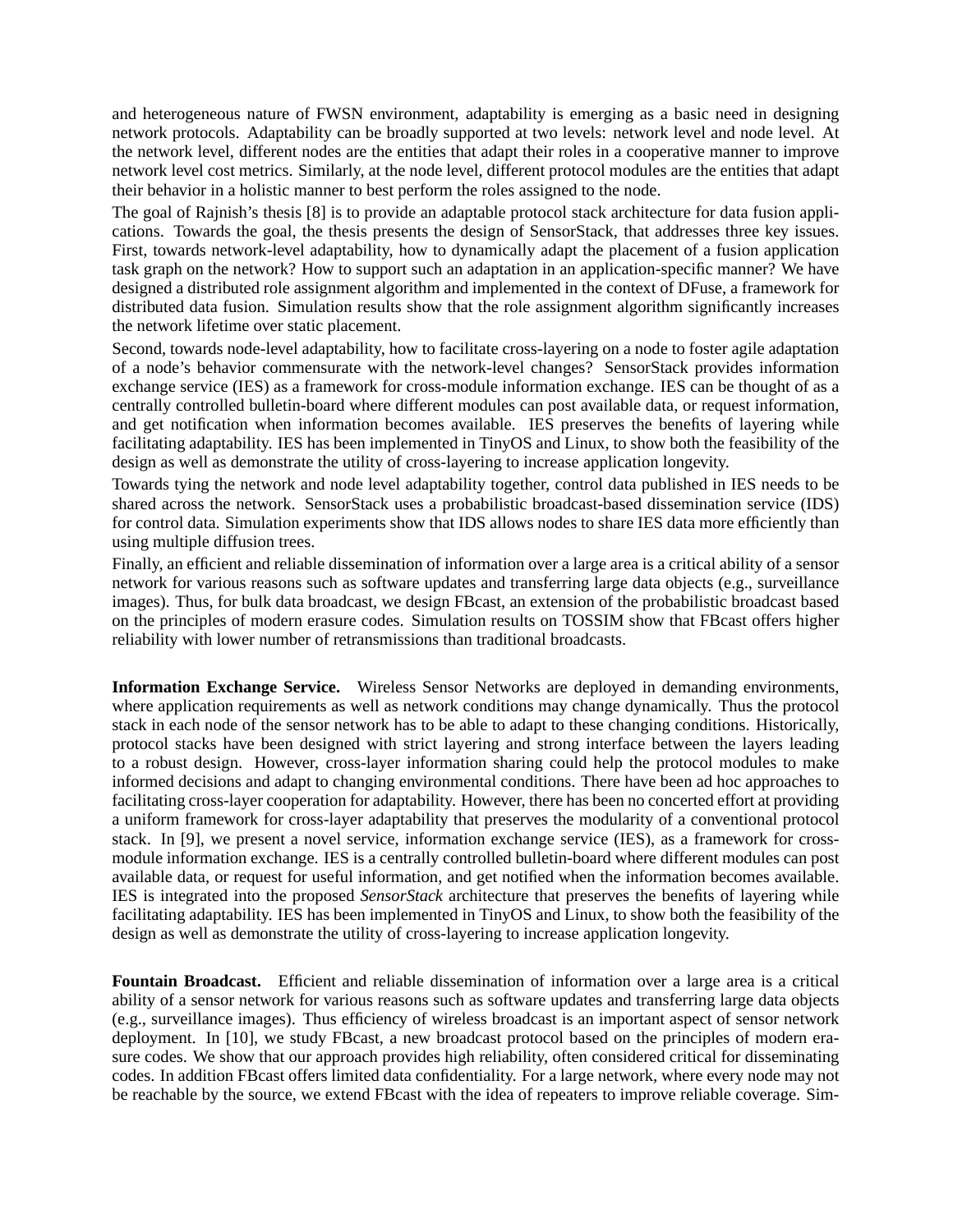ulation results on TOSSIM show that FBcast offers higher reliability with lower number of retransmissions than traditional broadcasts.

### **1.1.2 Service Composition and Scheduling**

Streaming applications are good candidates to use service oriented architecture due to their high computation and communication needs. Such an application is often represented as a coarse-grain dataflow graph, where each node corresponds to a transformation service that may be applied to the data as it continuously streams through. For example, a video-based surveillance application may analyze multiple camera feeds from a region to extract higher level information such as motion, presence or absence of a human face, or presence or absence of any kind of suspicious activity. Each of the compute intensive part of the application is provided as a service and the services need to executed in a particular order as specified by the dataflow graph. Multiple instances of each service may provide the same functionalities but differ in the implementation and QoS parameters such as latency and throughput. Moreover, the QoS parameters of each service may change due to dynamism in the application and resource availability.

The service composition problem addresses the issue of composing independent services, as specified by the streaming application dataflow graph, in order to deliver the required QoS to the application. Service composition for streaming applications has received attention in the literature only recently. Streamline[1, 2] addresses the closely related problem of scheduling each node of the application dataflow graph in a distributed environment. In contrast, our work provides service composition framework in a grid environment and presents distributed algorithm for composition.

We formulate the service composition problem for streaming applications as a shortest path problem in a layered graph. Each layer of the graph represent multiple instances of each service with different QoS. The weight associated with each link represent the bandwidth availability between the services. We use Dijkstra's shortest path algorithm as the centralized service composition algorithm. In addition, we design a distributed composition algorithm that is run locally by each service node in order to select the next level service in the composition graph.

For comparison, we adapt Streamline, which was originally designed for scheduling streaming application, for service composition. We only consider the eligible services for each node of the dataflow graph, and pick the best service based on Streamline heuristic. Initial experimental results on a 4 stage dataflow graph reveal that the distributed composition algorithm performs close to centralized Dijkstra and streamline algorithm on throughput metric. However, the distributed algorithm requires minimum changes to the dataflow graph when QoS changes and therefore, has the least overhead. We are conducting more experiment comparing the algorithms for large dataflow graphs to validate the benefits of our approach.

#### **1.1.3 Distributed Garbage Collection Algorithms for Timestamped data.**

**Memory Optimizations.** In [7], we explore the potential of using application data dependency information to reduce the average memory consumption in distributed streaming applications. By analyzing data dependencies during the application runtime, we can infer which data items are not going to influence the application's output. This information is then incorporated into the garbage collector, extending the garbage identification problem to include not only data items that are not reachable, but also those data items that are not fully processed and dropped. We present three garbage collection algorithms. Each of the algorithms uses different data dependency information. We implement the algorithms and compare their performance for a color tracker application.

Streaming applications are often distributed, manage large quantities of data and, as a result, have large memory requirements. Therefore, efficient *garbage collection (GC)* is crucial for their performance. On the other hand, not all data items *affect* the application output due to differences in the processing rates of various application threads. In [6], we propose extending the definition of the garbage identification problem for streaming applications and include not only data items that are not "reachable" but also data items that have no effect on the final outcome of the application. We present four optimizations to an existing garbage collection algorithm in *Stampede*, a parallel programming system to support interactive multimedia applications. We ask the question how far off these algorithms are from an *ideal garbage collector*, one in which the memory usage is exactly equal to that which is required for buffering only the relevant data items. This oracle, while unimplementable, serves as an empirical lower-bound for memory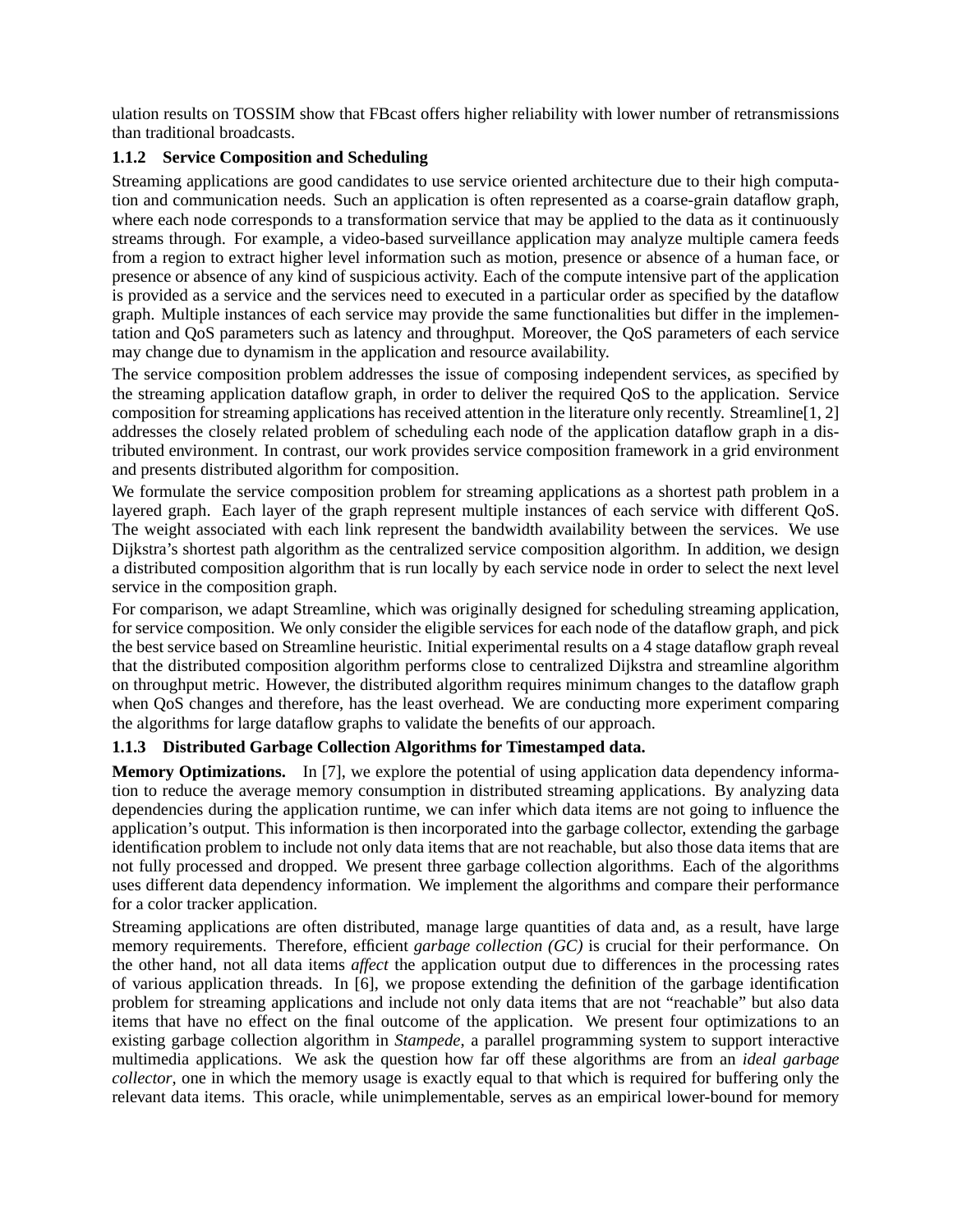usage. We then propose optimizations that will help us get closer to this lower-bound. Using an elaborate measurement and post-mortem analysis infrastructure in Stampede, we simulate the performance potential for these optimizations and implement the most promising ones. A color-based people tracking application is used for the performance evaluation. Our results show that these optimizations reduce the memory usage by up to 60%.

**Distributed Streaming Applications.** Distributed stream-based applications manage large quantities of data and exhibit unique production and consumption patterns that set them apart from general-purpose applications. Nissim Harel's dissertation [5] examines possible ways to harness the unique characteristics of such applications to assist in creating efficient memory management schemes. Two complementary approaches are suggested:

- Garbage Identification
- Adaptive Resource Utilization

Garbage Identification is concerned with an analysis of dynamic data dependencies to infer those items that the application is no longer going to access. Several garbage identification algorithms are examined. Each one of the algorithms uses a set of application properties (possibly distinct from one another) to reduce the memory consumption of the application. The performance of these garbage identification algorithms is compared to the performance of an ideal garbage collector, using a novel logging/post-mortem analyzer. The results indicate that the algorithms that achieve a low memory footprint (close to that of an ideal garbage collector), perform their garbage identification decisions locally; however, they base these decisions on best-effort global information obtained from other components of the distributed application. The Adaptive Resource Utilization (ARU) algorithm analyzes the dynamic relationships between the production and consumption of data items. It uses this information to infer the capacity of the system to process data items and adjusts data generation by the application accordingly. The ARU algorithm makes local capacity decisions based on global information. This algorithm is found to be as effective as the most successful garbage identification algorithm in reducing the memory footprint of stream-based applications, thus confirming the previous observation that using global information to perform local decisions is fundamental in reducing memory consumption for stream-based applications.

#### **1.1.4 Packet Delivery in Sensor Networks.**

The PI, working with Professor Mostafa Ammar and a student has been exploring issues with respect to the reliability of packet delivery in dense wireless sensor networks [13].

Wireless sensor networks (WSN) built using current Berkeley Mica motes exhibit low reliability for packet delivery. There is anecdotal evidence of poor packet delivery rates from several field trials of WSN deployment. All-to-one communication pattern is a dominant one in many such deployments. As we scale up the size of the network and the traffic density in this communication pattern, improving the reliability of packet delivery performance becomes very important. This study is aimed at two things. Firstly, it aims to understand the factors limiting reliable packet delivery for all-to-one communication pattern in dense wireless sensor networks. Secondly, it aims to suggest enhancements to well-known protocols that may help boost the performance to acceptable levels. We pick three protocols, namely, Flooding, AODV, and Geographic routing as candidates for this study. We first postulate the potential reasons hampering packet delivery rates with current CSMA-based MAC layer used by the radios deployed in WSN. We then propose a set of enhancements that are aimed to mitigate the ill-effects of these factors. Using TOSSIM, we perform a detailed study of these protocols and the proposed enhancements. This study serves several purposes. First, it helps us to quantify the detrimental effects of these factors. Second, it helps us to quantify the extent to which our proposed enhancements improves packet delivery performance. Concretely, we show that using Geographic routing in a WSN with 225 nodes spread over 150 feet x 150 feet, the proposed enhancements yield a 23-fold improvement in packet delivery performance over the baseline. Further, the enhancements result in fairness (measured by the number of messages received from each node at the destination). Lastly, we show that the overhead (in terms of retransmissions, acknowledgement messages, and control messages) is reasonable. A paper based on this work is to appear in ICCCN 2007 [15].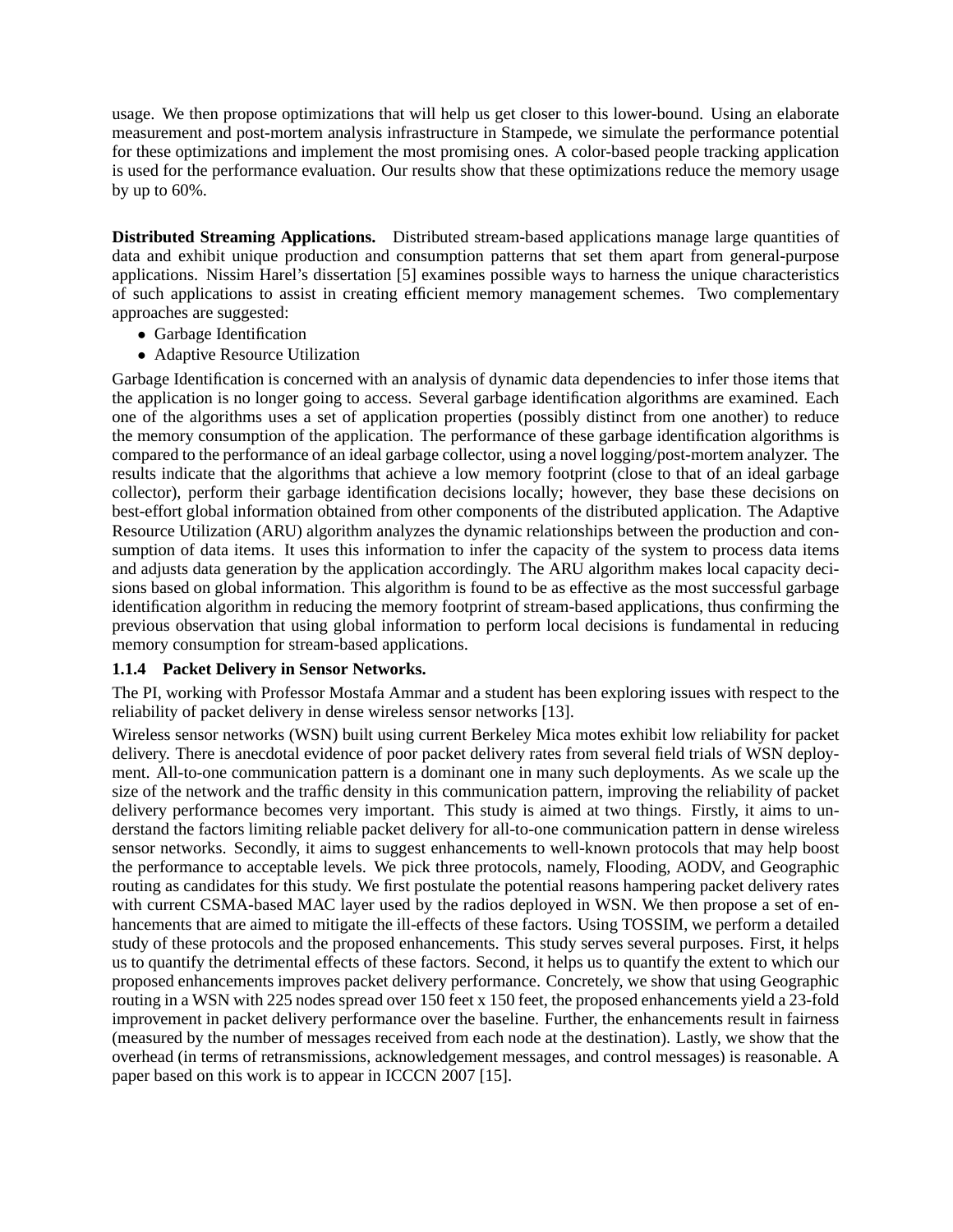#### **1.1.5 Sensor Technologies: Camera Sensor network testbed**

*Situation awareness* is an important application category in cyber-physical systems, and *distributed videobased surveillance* is a good canonical example of this application class. Such applications are interactive, dynamic, stream-based, computationally demanding, and needing real-time or near real-time guarantees. A *sense-process-actuate* control loop characterizes the behavior of this application class. ASAP [14] is a scalable distributed architecture for a multi-modal sensor network that caters to the needs of this application class. Features of this architecture include (a) generation of *prioritization* cues that allow the infrastructure to pay *selective attention* to data streams of interest; (b) *fidelity adjustments* to effectively use the available distributed resources; (c) *virtual sensor* abstraction that allows easy integration of multi-modal sensing capabilities; and (d) dynamic redirection of sensor sources to distributed resources to deal with sudden burstiness in the application. In addition to providing effective resource utilization, ASAP provides realtime guarantees in the presence of data deluge. In both empirical and emulated experiments, ASAP shows that it scales up to a thousand of sensor nodes (comprised of high bandwidth cameras and low bandwidth RFID readers), significantly mitigates infrastructure and cognitive overload, and reduces *false negatives* and *false positives* due to its ability to integrate multi-modal sensing.

We have built an ASAP testbed with network cameras and RFID readers for object tracking based on RFID tags and motion detection. In implementing ASAP, we had three important goals: (1) platform neutrality for the "box" that hosts each components of ASAP system, (2) ability to support a variety of sensors seamlessly (for e.g., network cameras as well as USB cameras), and (3) extensibility to support a wide range of handheld devices including iPAQs and cellphones. Consequent to these implementation goals, we chose Java as the programming language for realizing the ASAP architecture. The building blocks of our testbed include (1) a network camera, Axis 207MW from Axis Communication, (2) RFID antenna from Alien Technology, and (3) iPAQ. Currently, we have 8 network cameras, 8 USB cameras, and 2 RFID readers with 8 RFID antennas in our testbed. An iPAQ client can send queries indicating which object needs to be tracked or which violation the system needs to detect. For example, a client query can be to find a specific person with a given RFID tag or to find anomalies with a given policy. For the time being, RFID tag and motion detection are used as cues, and sound (phonetic analysis), object flow detection, and vision processing will be incorporated with the next version.

### **1.1.6 Sensor Technologies: RFID Testbed**

RF<sup>2</sup>ID (Reliable Framework for Radio Frequency IDentification) is a middleware specifically designed to address the challenges faced by RFID readers. RFID readers are inherently error prone in nature exhibiting large number of false negative readings ( not being able to read items within its reading range) and false positive readings ( reading items beyond its physical range). The main focus of the system is to provide reliability at middleware level at the same time providing distributed infrastructure for load management. The system uses two major abstractions: virtual readers and virtual paths among the system components for improved system performance. Virtual readers are computation elements that are in charge of RFID readers in a particular geographic location and virtual paths are the communication channels among these virtual readers. The system improves its performance locally among virtual readers by using redundant RFID readers in the system at the same time the overall performance is achieved using the communication mechanism among virtual paths. The path based communication mechanism is also used to develop efficient load management strategies that are appropriate for these RFID devices.

We have developed an experimental testbed using RFID readers and tags that mimic a supply chain environment to evaluate our system performance. It uses railroad tracks and cars carrying RFID tags in an environment where the readers are placed at different static points. It shows the system behavior when the items are in motion. Due to the limited number of RFID readers, we have used emulated readers for scalability study of the system. Our system shows improved system reliability and dynamic load management mechanisms in the real testbed as well as the emulation based study

We have two publications in this space:

1. The first paper [3] shows the improvement reliability improvement of the system when our middleware infrastructure is used. The main goal of the work is to improve the system reliability at middleware level. We have used component level redundancy (larger number of RFID readers) and efficient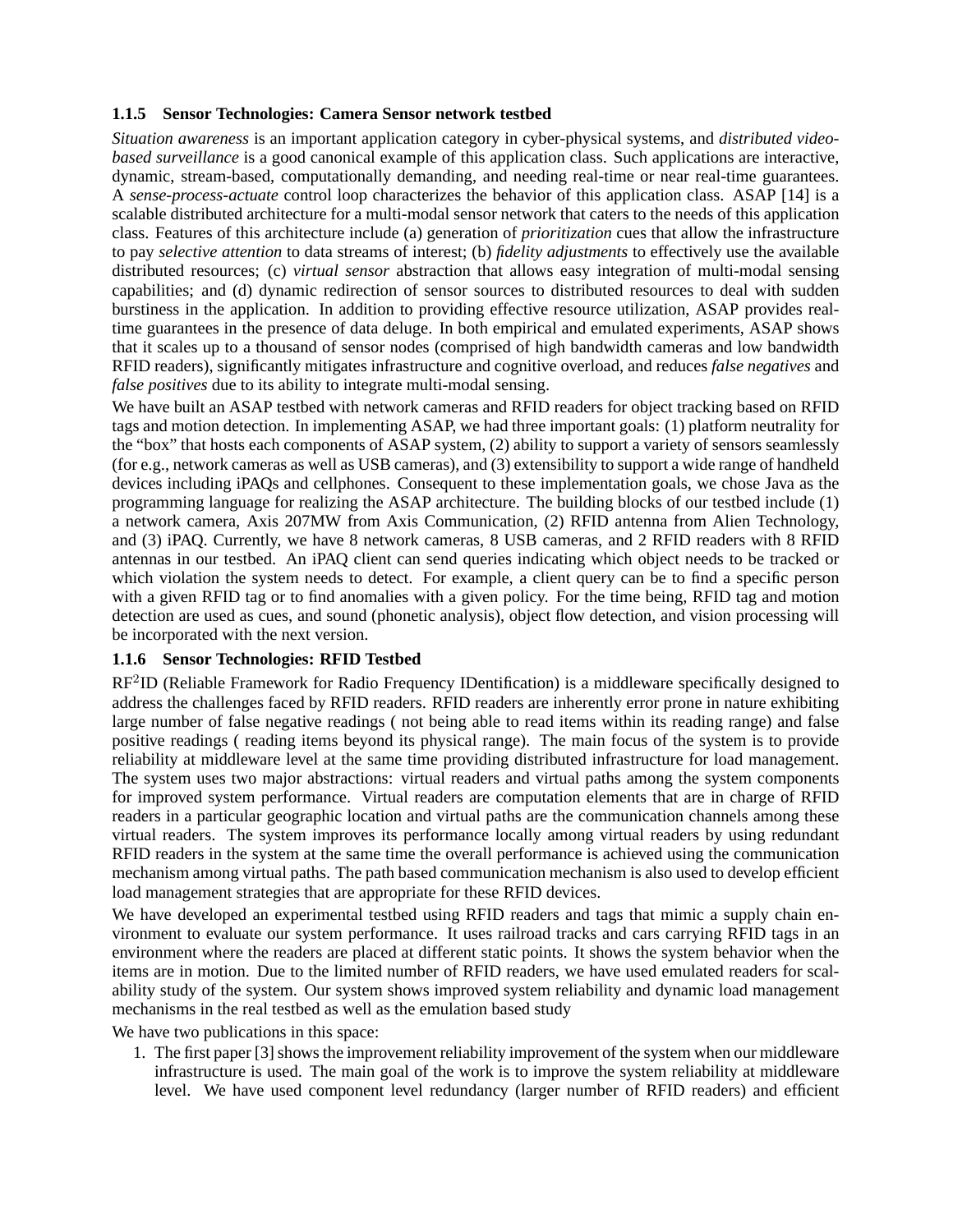communication mechanism among components to improve the system reliability. It uses a small experimental setup of an RFID reader with two antennas and at most 6 tags and emulation based experiments to validate the scalability of our system.

2. The second work [4] focuses on the evaluation of the middleware in a supply chain environment when large numbers of items are moving across the system and the RFID readers are statically placed at different points. Two load management system that matches the behavior of RFID devices are studied and implemented in the system named space based load shedding and time based load shedding strategy. The load shedding mechanism is used where overloaded system components can shed some amount of its computational load in a controlled way so that the overall system performance is minimally affected. We have used an experimental testbed using a reader with four antennas and a toy train system with cars carry the RFID tags along the railroad tracks. To validate the system scalability an emulation based study has also been done.

### **1.1.7 Textbook Development**

In previous reports, we have discussed a course the PI (Ramachandran) has developed and teaches, CS 2200: An introduction to systems and networks. This is a novel approach to teaching a first course in systems in an integrated fashion combining the hardware and software issues in one introductory course. Due to its novelty, there is no textbook that serves the purpose for this course. In Spring 2005, the PI (Ramachandran) wrote a comprehensive set of notes for this course. In Spring 2006, he has signed a contract with Addison-Wesley to have the book published as a textbook [11]. The book review is underway and it is expected that it will be in print by Spring 2008. A paper describing the pedagogical approach underlying this textbook is to appear in WCAE 2007 [12].

### **1.1.8 Curriculum Development and Korea Initiative**

Working with colleagues in the College of Computing, Professor Ramachandran has established a dual degree MS program in embedded software with *Korea University* with funding from the South Korean Government. The students enrolled in the program are employees from leading industries such as Samsung. We have started offering this program from Spring 2007. Professor Ramachandran has been appointed as the Director of Korean Programs to oversee the development and delivery of this dual MS program.

### **1.2 Training and Development**

Needless to say, graduate students pursuing their doctorate are the primary focus of training and development. Recent graduates from our group partially funded by this ITR grant include Nissim Harel (independent entrepreneur doing a start-up in Israel) and Rajnish Kumar (Research Scientist II, Georgia Tech). Two students (Namgeun Jeong and Bikash Agarwalla) are in the final stages of their dissertation research and are expected to graduate in August/September timeframe.

Graduate students associated with the project have been benefiting from interships in leading research labs. This summer David Hilley is at IBM Poughkeepsie working on GPFS file system; Dushmanta Mohapatra is at IBM Almaden working on gray box technologies for storage servers.

We continue to attract bright and interested graduates and undergraduates to research projects in our group. Undergraduate participation in research within the College is facilitated by the excellent UROC program (www.cc.gatech.edu/program/uroc), coordinated by Professor Amy Bruckman. A variety of institute-wide programs are also available (www.undergraduateresearch.gatech.edu) including a special fund sponsored by the president of Georgia Tech (PURA) and several NSF-sponsored projects. We were pleased to support several undergraduates on our ITR-related projects during Summer/Fall 2006 and Spring/Summer 2007. They were: Robert Steven French (RFID), Steven Dalton (Wireless sensor networks), Sam Young (MobiGO - stateless computing).

### **1.3 Outreach**

Professor Ramachandran has concluded negotiations with Samsung Electronics Corporation to establish a joint-center at Georgia Tech for carrying out collaborative research of mutual interest to Samsung and Georgia Tech. Under this agreement, Samsung will fund a number of research projects that had their roots in the ITR award. One such project is *MobiGo* that supports seamless mobility in a ubiquitous setting. A second one (to be carried out by PI Professor Irfan Essa) involves Non Photo-realistic Rendering.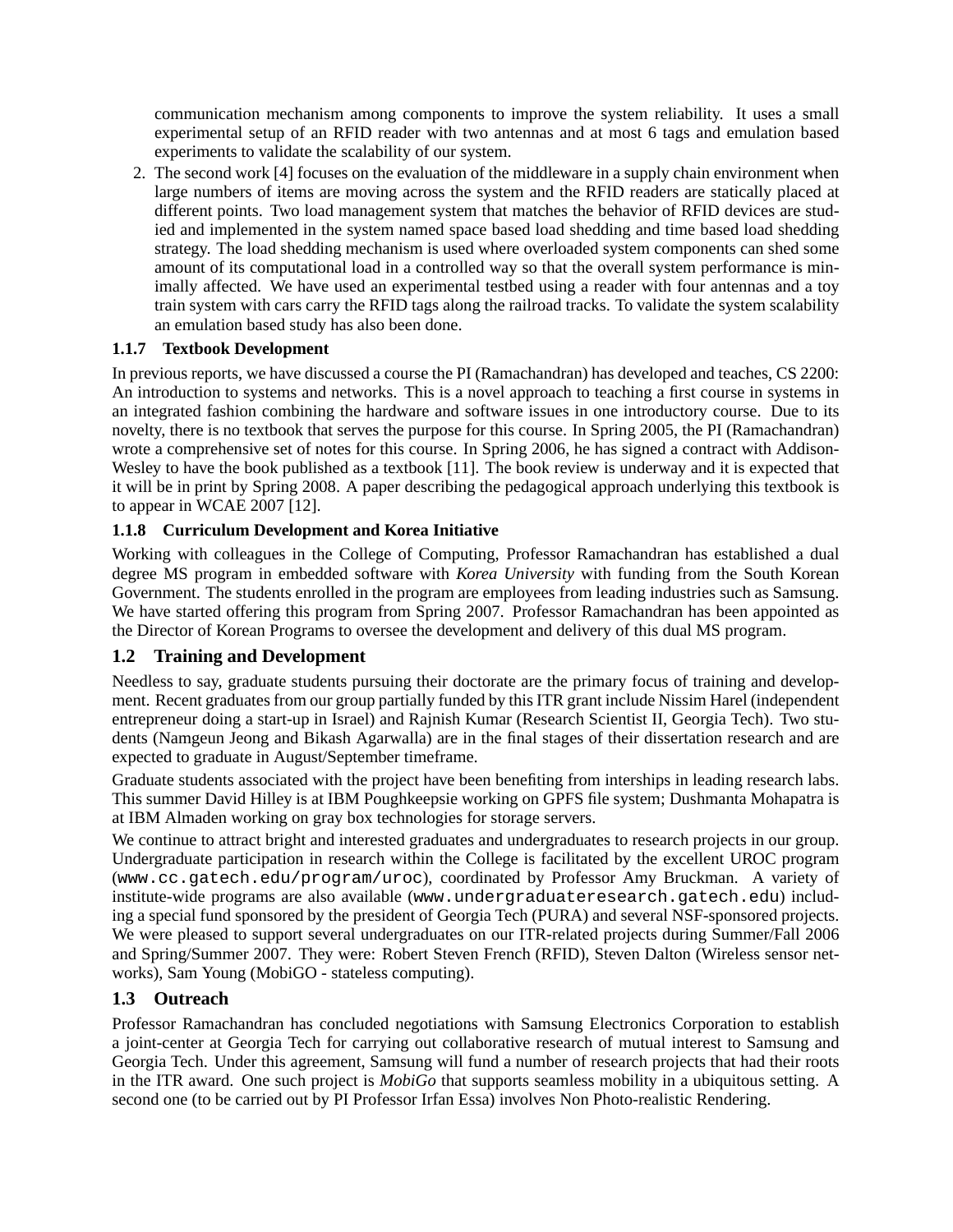The joint-center will have engineers from Samsung visiting on a year-round basis and working closely with the faculty and students in the College of Computing.

We are in communication with the City of Baton Rouge and their department of Homeland Security. They are interested in serving as a beta-site for the camera sensor network technology we have developed for video-based surveillance.

We have similar ongoing dialogue with the IT department of the Hartsfield-Jackson International Airport in Atlanta to deploy our camera sensor network.

#### **1.3.1 Research Commercialization**

Georgia Tech has active interest in research commercialization. *Venture lab* is an entity that identifies research work in Georgia Tech that are worthy of consideration for commercialization. The *SensorStack* dissertation work performed by one of the students (Rajnish Kumar) funded by this ITR award has been chosen for research commercialization. We have developed an architecture for *priority aware situation awareness* with the SensorStack at its core. Potential application of this technology includes airport surveillance and critical infrastructure protection. Rajnish Kumar, research scientist, has been hired expressly to oversee the development of these technologies for application in such scenarios.

# **2 Publications and Products**

### **2.1 Publications**

See the references at the end of this document for publications that appeared in the period that covers this annual report.

# **2.2 Web Site**

,

Please visit the project web site at www.cc.gatech.edu/~rama/ubiq-presence/

## **3 Contributions**

The activities we are currently undertaking have resulted in a significant number of publications and software artifacts. These are listed in the references at the end of this report.

### **3.1 Human Resources**

Roughly 10 graduate students, 6 undergraduate students, and 1 research scientist have been associated with this project during the period covered by this annual report.

### **3.2 Student Placement**

We continue to place student members of our research group in interesting project-related internships, graduate programs and industry jobs.

Undergraduate alumni of this project include:

- Seth Horrigan has been accepted to several graduate schools including UC-Berkeley and UIUC.
- Robert Steven French has accepted a position with Microsoft Research. He also received the *Outstanding Undergraduate Research Assistant* award in March 2007.
- Vladimir Urazov has started graduate work at Georgia Tech from Spring 2007.
- Sam Young has accepted a position with Amazon corporation.

Several students trained by this projects are sought after for pursuing internships in industries:

- David Hilley won an IBM Fellowship in 2007 and is doing an internship at IBM Poughkeepsie for Summer 2007.
- Dushmanta Mohapatra is doing an internship at IBM Almaden for Summer 2007.
- Professor Ramachandran has an ongoing relationship with the Federal Reserve Bank of Atlanta under which two graduate students are employed as interns year-round. Currently, Vladimir Urazov and Steven Dalton are working as interns at FRB. Some of the technologies developed through partial support from the ITR grant such as the Stam-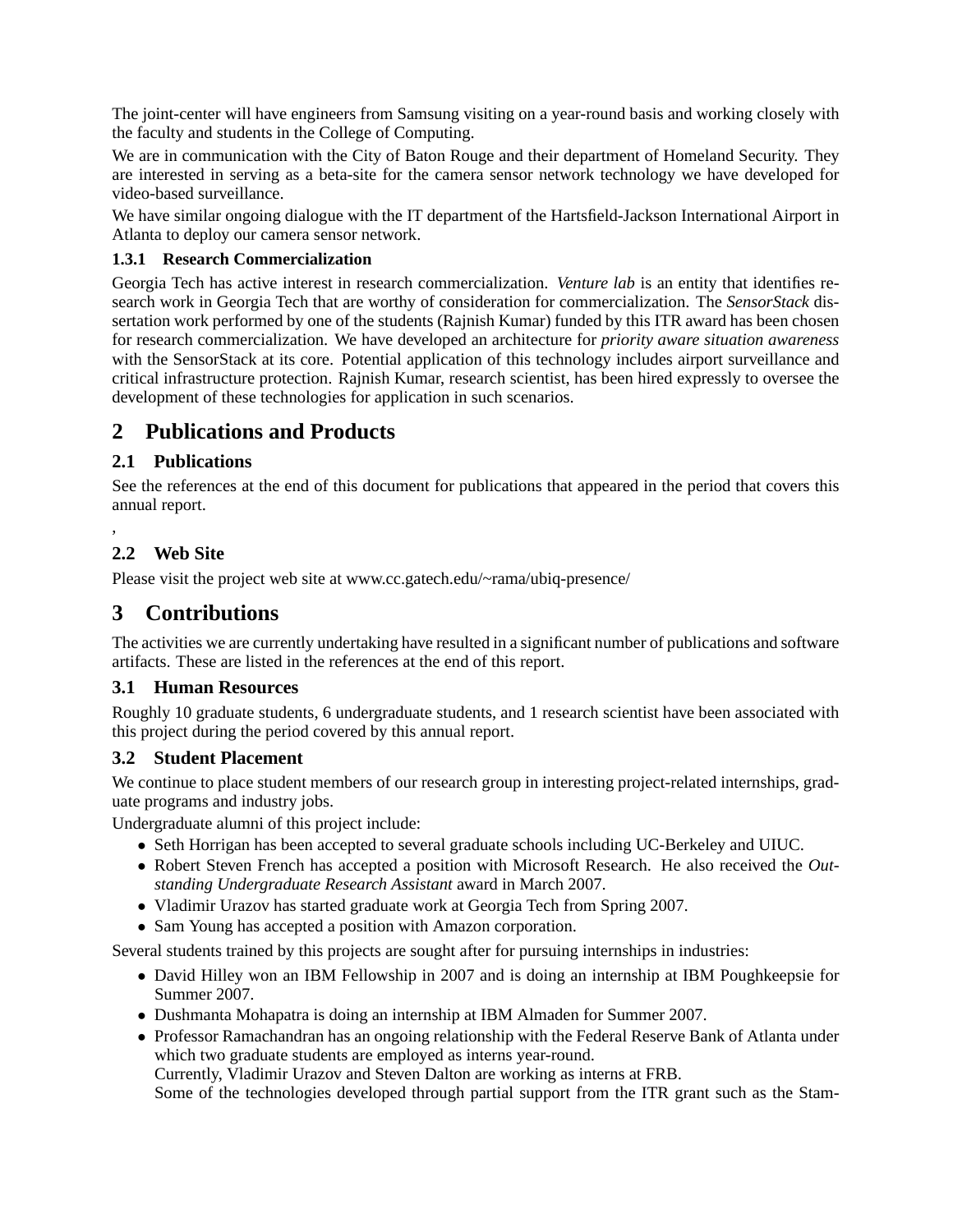pede system is being used as a dynamic cluster scheduling framework for running compute intensive applications developed by economists.

Graduate alumni of this project include:

- Dr. Rajnish Kumar [8] graduated in August 2006, and has taken up the position of Research Scientist II, College of Computing, Georgia Tech.
- Dr. Nissim Harel [5] graduated in December 2006; he is currently involved with doing a start-up company in Israel.

#### **3.3 Research and Education**

The research artifacts from the project are finding their way into graduate courses and we have significant undergraduate participation in project-related research. We have funded a number of undergraduates through the REU supplement attached to this ITR grant, sponsored a number of independent undergraduate research projects for course credit (CS 4903), and have sponsored capstone senior design projects (CS 3901) that each result in a poster presentation at the annual Undergraduate Research Symposium.

The ITR project has reinforced the connectedness of hardware and software and the need to train students in system architecture quite early in their undergraduate preparation. With this in mind, Professor Ramachandran embarked on writing a set of course notes [11] for use in the sophomore level course on systems and networks. The course notes were well received by the students. In Spring 2006, he has signed a contract with Addison-Wesley to have the book published as a textbook. It is expected that it will be in print by Spring 2008. A paper describing the pedagogical approach underlying this textbook is to appear in WCAE 2007 [12].

### **4 Special Requirements**

We have received permission from the Program Director (Dr. Helen Gill) for expending the remaining funds in the project by August 2008.

### **References**

- [1] Bikash Agarwalla, Nova Ahmed, David Hilley, and Umakishore Ramachandran. Streamline: A Scheduling Heuristic for Streaming Application on the Grid. In *Thirteenth Annual Multimedia Computing and Networking Conference (MMCN'06)*, San Jose, CA, Jan 2006.
- [2] Bikash Agarwalla, Nova Ahmed, David Hilley, and Umakishore Ramachandran. Streamline: scheduling streaming applications in a wide area environment. *Multimedia Systems*, May 2007. http://dx.doi.org/10.1007/s00530-007-0082-0.
- [3] Nova Ahmed, Rajnish Kumar, Robert Steven French, and Umakishore Ramachandran. Rf2id: A reliable middleware framework for rfid deployment. In *Proceedings of the 21st International Parallel and Distributed Processing Symposium*, 2007.
- [4] Nova Ahmed, Vladimir Urazov, and Umakishore Ramachandran. Evaluating rf2id in a supply chain environment. Submitted for publication.
- [5] Nissim Harel. *Memory Optimizations for Distributed Stream-based Applications*. PhD dissertation, Georgia Institute of Technology, College of Computing, December 2006.
- [6] Nissim Harel, Hasnain A. Mandviwala, Kath Knobe, and Umakishore Ramachandran. Methods of memory optimizations in streaming applications. In *The 2007 International Conference on Parallel Processing*, September 2007.
- [7] Nissim Harel, Hasnain A. Mandviwala, Umakishore Ramachandran, and Kath Knobe. Use of dependency information for memory optimizations in distribute streaming applications. In *16th IEEE International Conference on Computer Communications and Networks (ICCCN)*, August 2007.